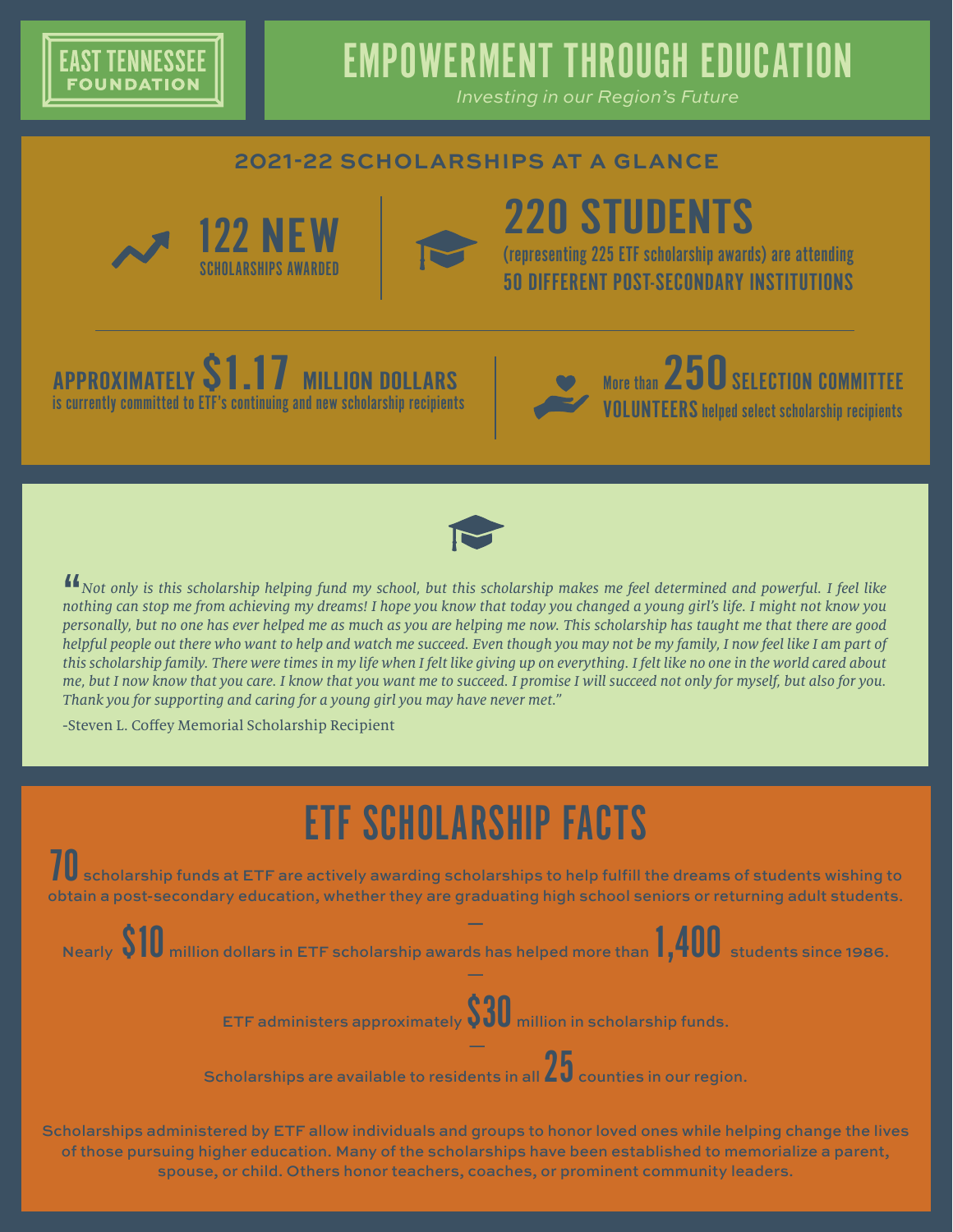### 5 NEW ETF SCHOLARSHIPS LAUNCHING IN 2022

#### LEW AND JANICE WEEMS SCHOLARSHIP:

*Established to benefit students of all ages from Blount, Knox, and Washington counties with financial need, with preference given to first generation students and students who are parents.*

#### BRITTANY JOHNSON MEMORIAL SCHOLARSHIP:

*Established in memory of Brittany Johnson to assist students from our 25-county region pursuing an undergraduate degree. Preference given to female basketball players with financial need attending Maryville College.*

FIELDING AND JOYCE ROLSTON GOLF SCHOLARSHIP: *To provide scholarship assistance to members of the Dobyns-Bennett High School boys golf team.*

FIELDING AND JOYCE ROLSTON POST-SECONDARY SCHOLARSHIP: *To benefit students in Sullivan and Washington counties in TN pursuing a post-secondary education.*

FIELDING AND JOYCE ROLSTON WRESTLING SCHOLARSHIP: *To provide scholarship assistance to members of the Science Hill High School boys wrestling team.*



**2021 RECIPIENTS OF THE MICHAEL DAVID GREENE SCHOLARSHIP L TO R: TERRANCE JONES AND GRACE HAMPTON**



**2021 RECIPIENTS OF THE JOHNSON COUNTY EDUCATION GROWTH SCHOLARSHIP L TO R: HAILIE REECE, LAUREN PATERSON, HAILEY POLLARD, TREVOR GENTRY, TRINITY CARIDAS, AND BRETT WARD**

### DID YOU KNOW?

Approximately  $33\%$  of our scholarship recipients are members of the first generation in their family to attend a post-secondary institution.



44<br>Th *Tears filled my eyes; I began to sob—my dream was not just a dream anymore. It was about to become my reality. Thank you all, for believing in me. For continuing to reward students for their educational and community devotion. For helping build futures. For paving the way for a first-generation college student to become just that: a college student. Thank you for making my dream come true. No amount of words can express the thanks I wish to give."*

– A FIRST GENERATION RECIPIENT'S REACTION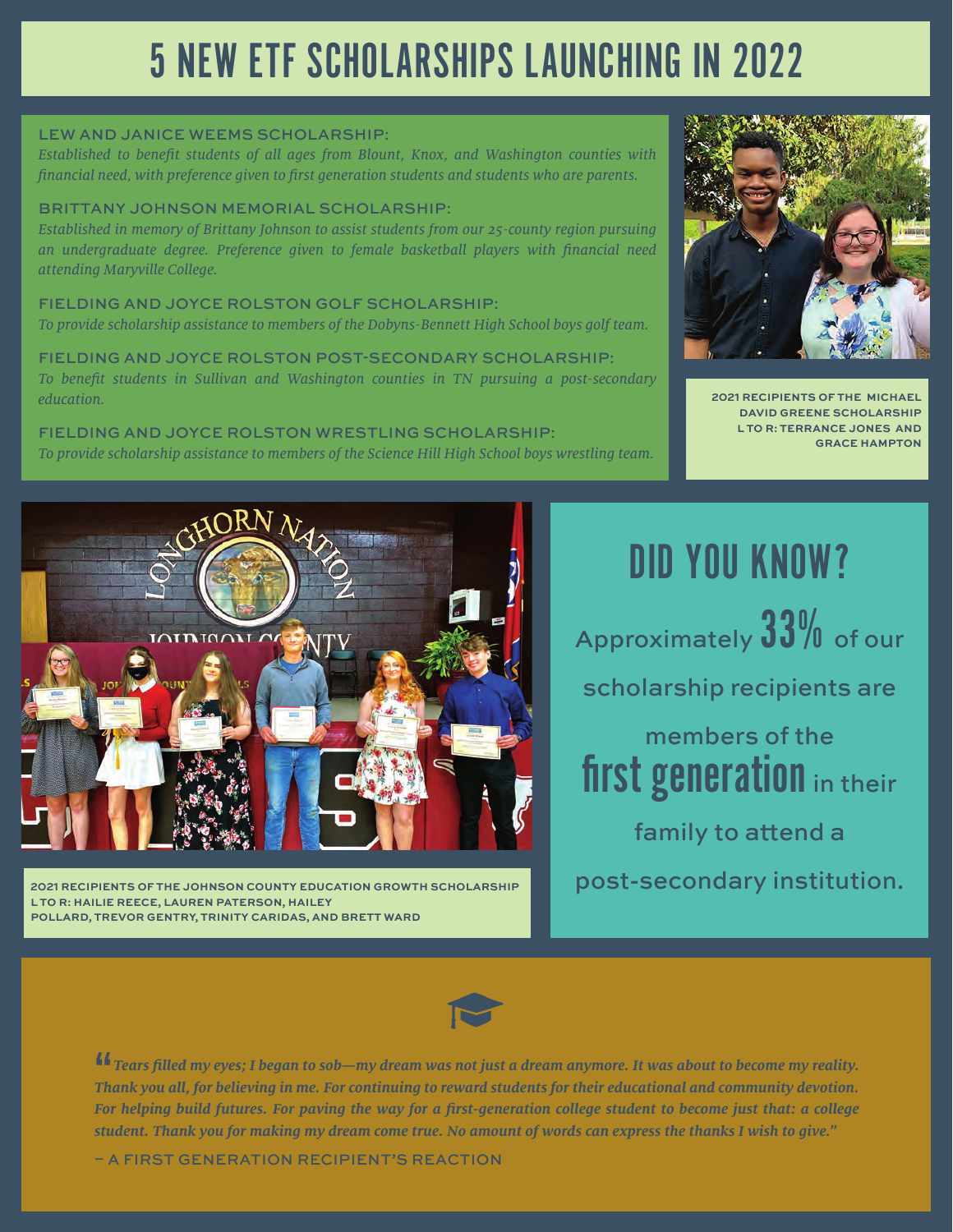### ETF SCHOLARSHIP HIGHLIGHTS

The GORDON W. AND AGNES P. COBB and E.E. PERRY scholarships represent our two largest scholarship funds. Each student securing one of these scholarships is awarded \$10,000 per year for four years, totaling \$40,000 per student.

The GORDON W. AND AGNES P. COBB Scholarship was established through a bequest from Agnes P. Cobb Yoakum as a tribute to her late husband and to the field of medical science. Gordon W. and Agnes P. Cobb graduated from the University of Tennessee College of Pharmacy in 1951, and Agnes, who graduated with highest honors, was one of the first female pharmacists in Knoxville.

Both Gordon and Agnes Cobb cultivated their interest in pharmacy while working in drug stores throughout high school and college. Gordon, a World War II Naval veteran, operated Sonner's Drug Store until his death in 1973. Agnes began her pharmaceutical career at Ellis & Ernest Drug Store and later operated Sonner's Drug Store for several years after her husband's death.

The GORDON W. AND AGNES P. COBB Scholarship benefits Blount, Knox, and Loudon County students with financial need pursuing a career in healthcare. It was established at ETF in 1996 and has awarded over \$3.3 million to 96 students.

The words of one GORDON W. AND AGNES P. COBB Scholarship recipient capture the impact of this life-changing scholarship:

**""**<br>gift *I don't mean to sound overly emotional or dramatic; however, I can't help but wonder if the scholarship quite literally saved my life by gifting me an opportunity to make it out and flourish. The foundation has indirectly affected every patient that I've cared for and will care for, my future children and grandchildren, and whole generations after me. You all helped me break the cycle.*

*I firmly believe that none of this, and I mean none of this, would have been possible without East Tennessee Foundation and Agnes P. Cobb Yoakum. And for that, I can never thank you enough."* 

The E.E. PERRY Scholarship was established through a bequest from Dr. E.E. Perry of Elizabethton. A lifelong learner, Perry left home at the age of 17 and joined the Army. He fought in the Korean War and, by the age of 21, had attained the rank of master sergeant. During the Vietnam War, Perry re-entered the military as a member of the Medical Corps, retiring as a colonel.

Dr. Perry practiced medicine in and was the medical examiner for Carter County. Having grown up with few resources and as a firm believer in education, Dr. Perry wanted to assist students who do not have the financial resources to obtain a college education.

The E.E. PERRY Scholarship benefits Carter County students with financial need pursuing science, math (not accounting or business-related), engineering, or pre-med fields of study. It began awarding in 2016 and has awarded \$680,000 to 17 students.



**2021 RECIPIENTS OF THE JOHNSON COUNTY SCHOLARSHIP L TO R: ISAAC BROWN, CHRISTOPHER MOREFIELD, JOSEPH SAVERY, AND LOGAN HAMPTON**

#### **One recipient says,**

*lI* want to first say thank you for the consideration of my application and selecting me to be a recipient of *I want to first say thank you for the consideration the E.E. Perry Scholarship. With this financial support attained, I am able to further my academic career at my first-choice university. Dr. Perry left behind a great legacy in our community; a legacy that I hope to uphold and pass along. It is an honor to be selected, and an even bigger honor to be able to be a first-generation college student. Thank you for the opportunities the foundation has already given, the opportunities to be given, and entrusting me to carry on the great legacy of Dr. Perry."*